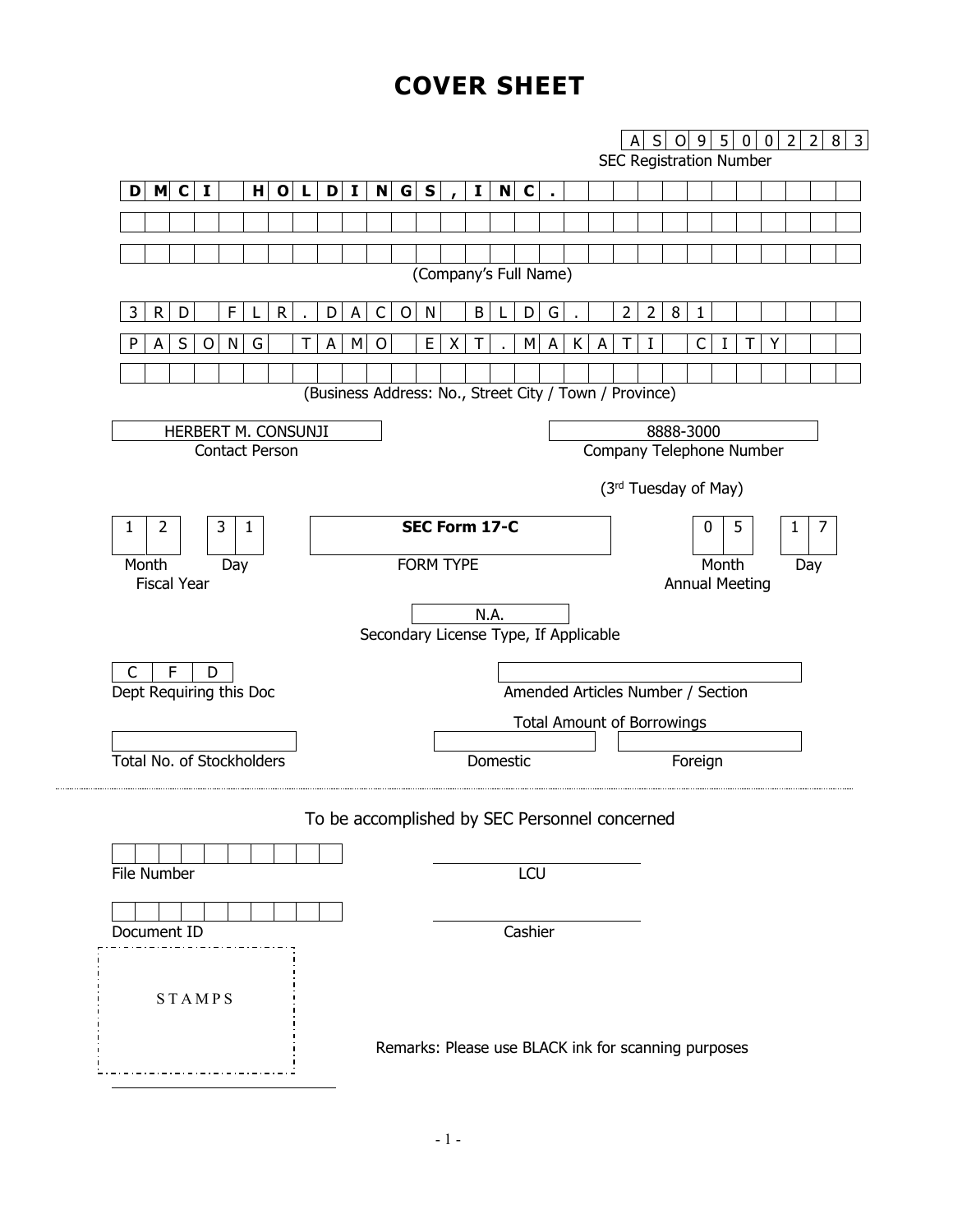### **SECURITIES AND EXCHANGE COMMISSION**

#### SEC FORM 17-C

# **CURRENT REPORT UNDER SECTION 17 OF THE SECURITIES REGULATION CODE AND SRC RULE 17.2(c) THEREUNDER**

- 1. May 17, 2022 Date of Report (Date of earliest event reported) 2. SEC Identification Number AS095-002283 3. BIR Tax Identification No. 004-703-376 4. DMCI Holdings, Inc. Exact name of issuer as specified in its charter
- 5. Philippines 6. (SEC Use Only) Province, country or other jurisdiction of incorporation Industry Classification Code:
- 7. 3/F Dacon Building, 2281 Don Chino Roces Avenue, Makati City 1231 Address of principal office **Postal Code**
- 8. (632) 8888-3000 Issuer's telephone number, including area code
- 9. Not applicable Former name or former address, if changed since last report

#### 10. Securities registered pursuant to Sections 8 and 12 of the SRC or Sections 4 and 8 of the RSA

| Title of Each Class     | No. of Shares Outstanding | Amount               |
|-------------------------|---------------------------|----------------------|
| <b>Common Shares</b>    | 13.277.470.000            | Php13,277,470,000.00 |
| <b>Preferred Shares</b> | 960                       | 960.00               |
| <b>TOTAL</b>            | 13.277.470.960            | Php13,277,470,960.00 |

11. Indicate the item numbers reported herein: Item 4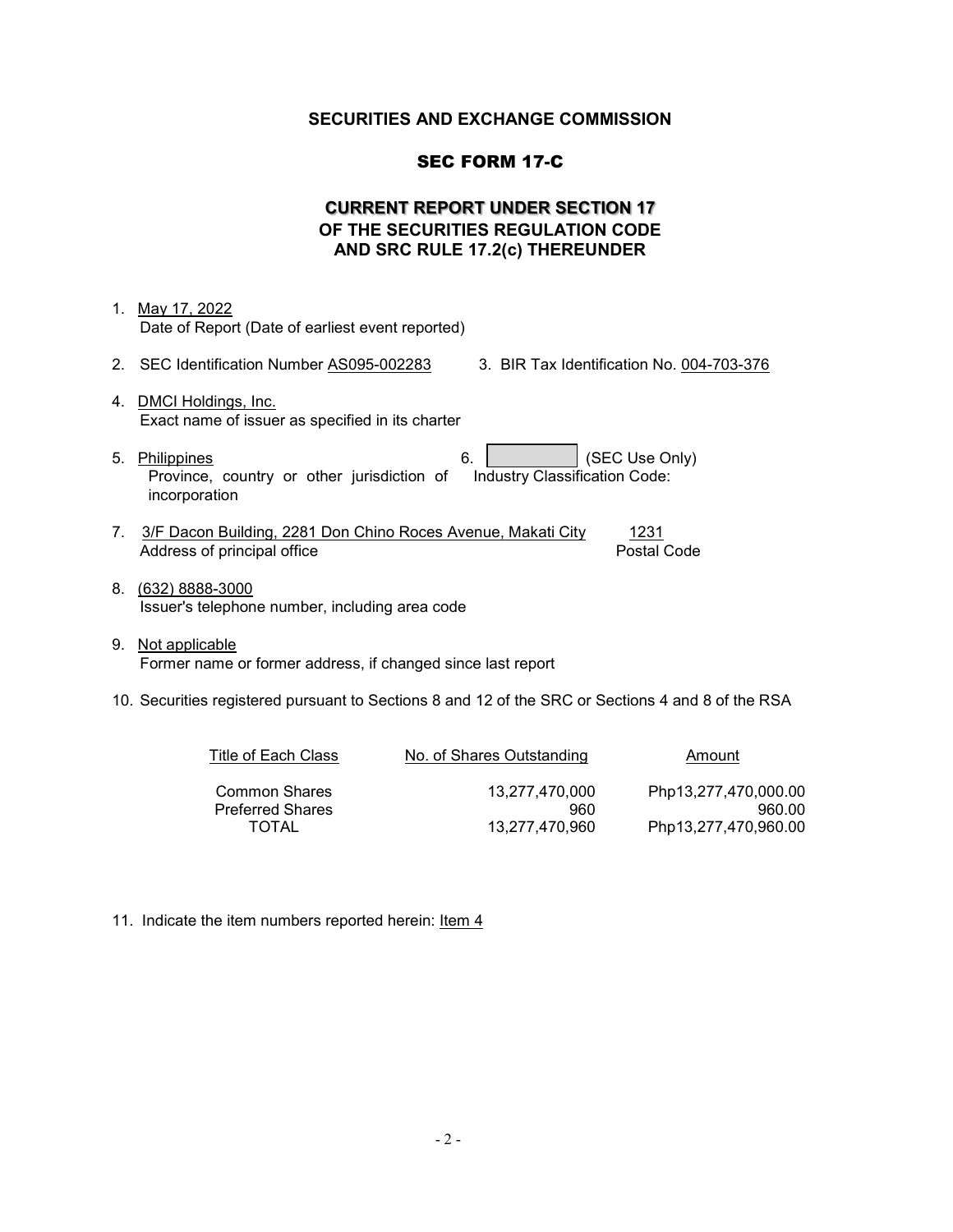#### **Item 4. Election of Registrant's Directors or Officers**

We report on the matters that transpired during the annual stockholders' meeting of DMCI Holdings, Inc. (the "Corporation") held today, May 17, 2022 via remote communication:

#### 1. **The following directors attended the meeting:**

ISIDRO A. CONSUNJI CESAR A. BUENAVENTURA HERBERT M. CONSUNJI JORGE A. CONSUNJI MA. EDWINA C. LAPERAL LUZ CONSUELO A. CONSUNJI MARIA CRISTINA C. GOTIANUN HONORIO O. REYES-LAO *(Independent Director and Chairman of the Audit & RPT Committee)*  ANTONIO JOSE U. PERIQUET *(Independent Director and Chairman of Corporate Governance and Board Risk Oversight Committees)*

# *2.* **Quorum: Stockholders Present**

| <b>Total Outstanding</b><br><b>Common Shares</b> | 13,277,470,000 | Percentage |
|--------------------------------------------------|----------------|------------|
| <b>Shares Present:</b>                           |                |            |
| <b>By Proxy</b>                                  | 10,687,995,606 | 80.50%     |
| In Absentia                                      | 1.500          | $0.00\%$   |
| <b>Total Shares Present</b>                      | 10,687,997,106 | 80.50%     |

# **3. Poll voting**

The stockholders approved and voted in favor of the following resolutions:

| <b>Agenda</b>                                                                                | <b>For</b>     |        | <b>Against</b> |          | <b>Abstain</b> |          | <b>Uncast</b><br><b>Shares</b> |
|----------------------------------------------------------------------------------------------|----------------|--------|----------------|----------|----------------|----------|--------------------------------|
| APPROVAL OF<br><b>MINUTES OF</b><br><b>PREVIOUS</b><br><b>STOCKHOLDERS</b><br><b>MEETING</b> | 10,687,890,106 | 80.50% |                | 0.00%    |                |          | 107,300                        |
| MANAGEMENT<br><b>REPORT FOR THE</b><br><b>YEAR ENDED</b><br><b>DECEMBER 31, 2021</b>         | 10,681,876,506 | 80.45% |                | $0.00\%$ | 6,013,600      | 0.05%    | 107,300                        |
| RATIFICATION OF<br>ALL ACTS OF THE<br><b>BOARD OF</b><br><b>DIRECTORS</b>                    | 10,679,306,033 | 80.43% | 2,570,473      | $0.00\%$ | 6,013,600      | 0.05%    | 107,300                        |
| APPOINTMENT OF<br><b>INDEPENDENT</b><br><b>AUDITORS (SGV &amp;</b><br>$CO.$ )                | 10,684,059,133 | 80.47% | 3,830,973      | $0.00\%$ |                | $0.00\%$ | 107,300                        |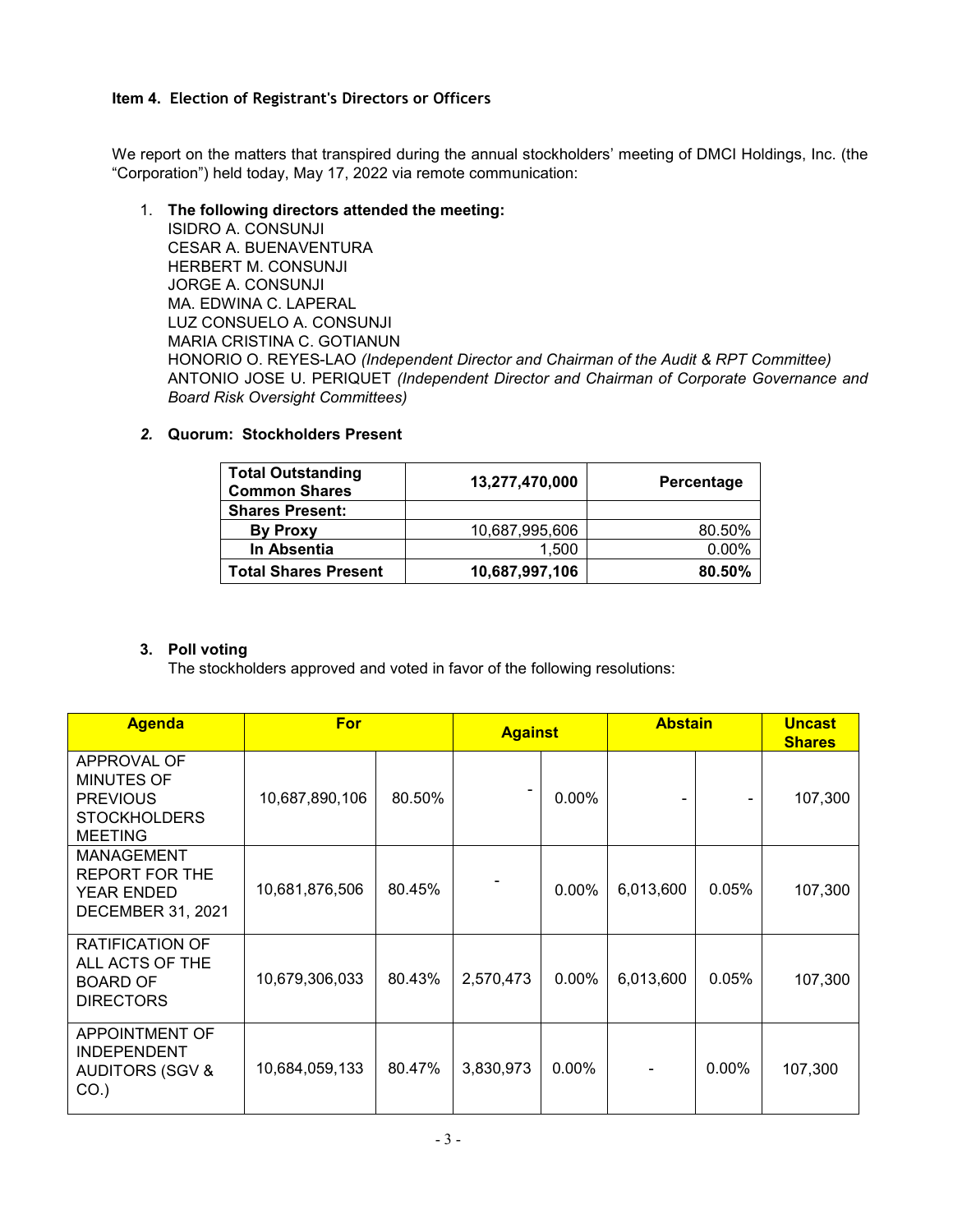| AMENDMENTS TO<br>CORPORATION BY-<br>LAWS | 10,687,890,106 | 80.50% | $\blacksquare$ | $0.00\%$ | $\overline{\phantom{0}}$ | $0.00\%$ | 107,300 |
|------------------------------------------|----------------|--------|----------------|----------|--------------------------|----------|---------|
|                                          |                |        |                |          |                          |          |         |

#### **4. Election of Directors**

The following were elected as directors of the Corporation for the year 2022-2023:

| <b>TABULATION OF VOTES</b>   |                |                |                |
|------------------------------|----------------|----------------|----------------|
|                              | <b>FOR</b>     | <b>AGAINST</b> | <b>ABSTAIN</b> |
| <b>Regular Directors</b>     |                |                |                |
| <b>ISIDRO A. CONSUNJI</b>    | 10,592,686,078 | 17, 122, 762   | 78,081,266     |
| CESAR A. BUENAVENTURA        | 10,528,034,684 | 29,526,764     | 130,328,658    |
| JORGE A. CONSUNJI            | 10,655,792,869 | 29,526,764     | 2,570,473      |
| MA. EDWINA C. LAPERAL        | 10,674,794,633 | 10,525,000     | 2,570,473      |
| LUZ CONSUELO CONSUNJI        | 10,674,785,233 | 10,525,000     | 2,579,873      |
| MA. CRISTINA C. GOTIANUN     | 10,674,794,633 | 10,525,000     | 2,570,473      |
| <b>Independent Directors</b> |                |                |                |
| ROBERTO L. PANLILIO          | 10,685,838,806 | 2,051,300      |                |
| BERNARDO M. VILLEGAS         | 10,685,838,806 | 2,051,300      |                |
| CYNTHIA R. DEL CASTILLO      | 10,685,838,806 | 2,051,300      |                |

*Likewise, immediately after the annual stockholders' meeting, the Board convened an organizational meeting and elected the following officers for the year 2022-2023:* 

| Chairman and President/CEO                                                   |
|------------------------------------------------------------------------------|
| Vice Chairman                                                                |
| Executive Vice President / Chief Finance Officer /                           |
| Chief Compliance Officer/ Chief Risk Officer                                 |
| Treasurer                                                                    |
| Asst. Treasurer                                                              |
| Corporate Secretary                                                          |
| Asst. Corporate Secretary                                                    |
| Senior Vice President for Corporate Communications<br>and Investor Relations |
|                                                                              |